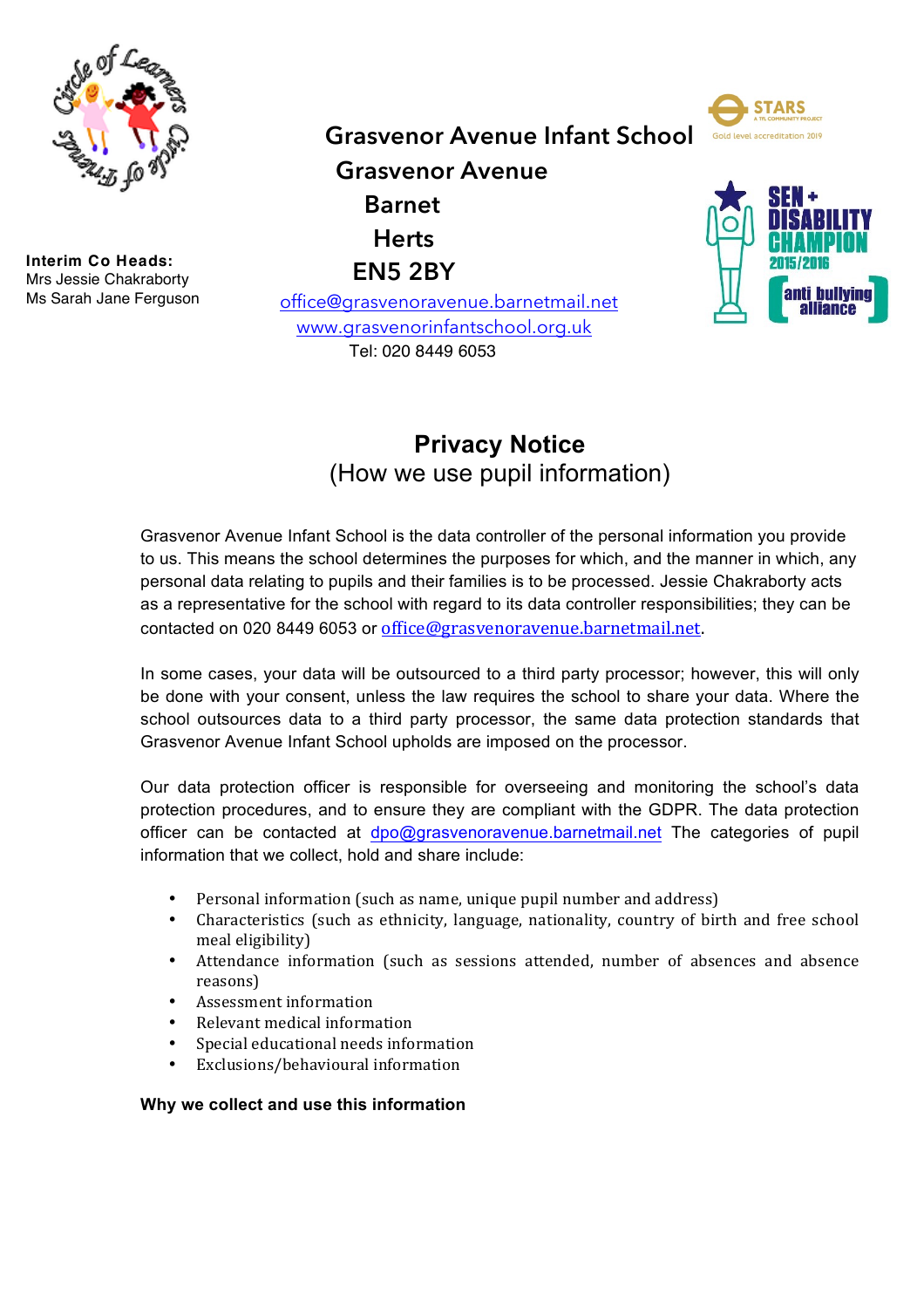Grasvenor Avenue Infants School holds the legal right to collect and use personal data relating to pupils and their families, and we may also receive information regarding them from their previous school, LA and/or the DfE.

In accordance with the above, the personal data of pupils and their families is collected and used for the following reasons:

- to support pupil learning
- to monitor and report on pupil progress
- to provide appropriate pastoral care
- to assess the quality of our services
- to comply with the law regarding data sharing

# **The lawful basis on which we use this information**

We collect and use personal data in order to meet legal requirements and legitimate interests set out in the GDPR and UK law, including those in relation to the following:

- Article 6 and Article 9 of the GDPR
- Education Act 1996
- Section 3 of The Education (Information About Individual Pupils) (England) Regulations 2013

For more information please visit the Department for Education website using the following link: https://www.gov.uk/education/data-collection-and-censuses-for-schools

## **Collecting pupil information**

Whilst the majority of pupil information you provide to us is mandatory, some of it is provided to us on a voluntary basis. In order to comply with the General Data Protection Regulation, we will inform you whether you are required to provide certain pupil information to us or if you have a choice in this.

# **Storing pupil data**

We hold pupil data in accordance with our Retention Policy which can be found on our website on our Policies page.

#### **Who we share pupil information with**

We routinely share pupil information with:

- schools that the pupil's attend after leaving us
- our local authority
- the Department for Education (DfE)
- School Nurse
- Local Authority safeguarding team in the event of a safeguarding concern
- NHS
- Education Welfare Office (EWO)
- Health and Safety Executive
- Software providers
	- o RM Integris (Management Information System) http://www.rmplc.com/gdpr/rmeducation/rm-integris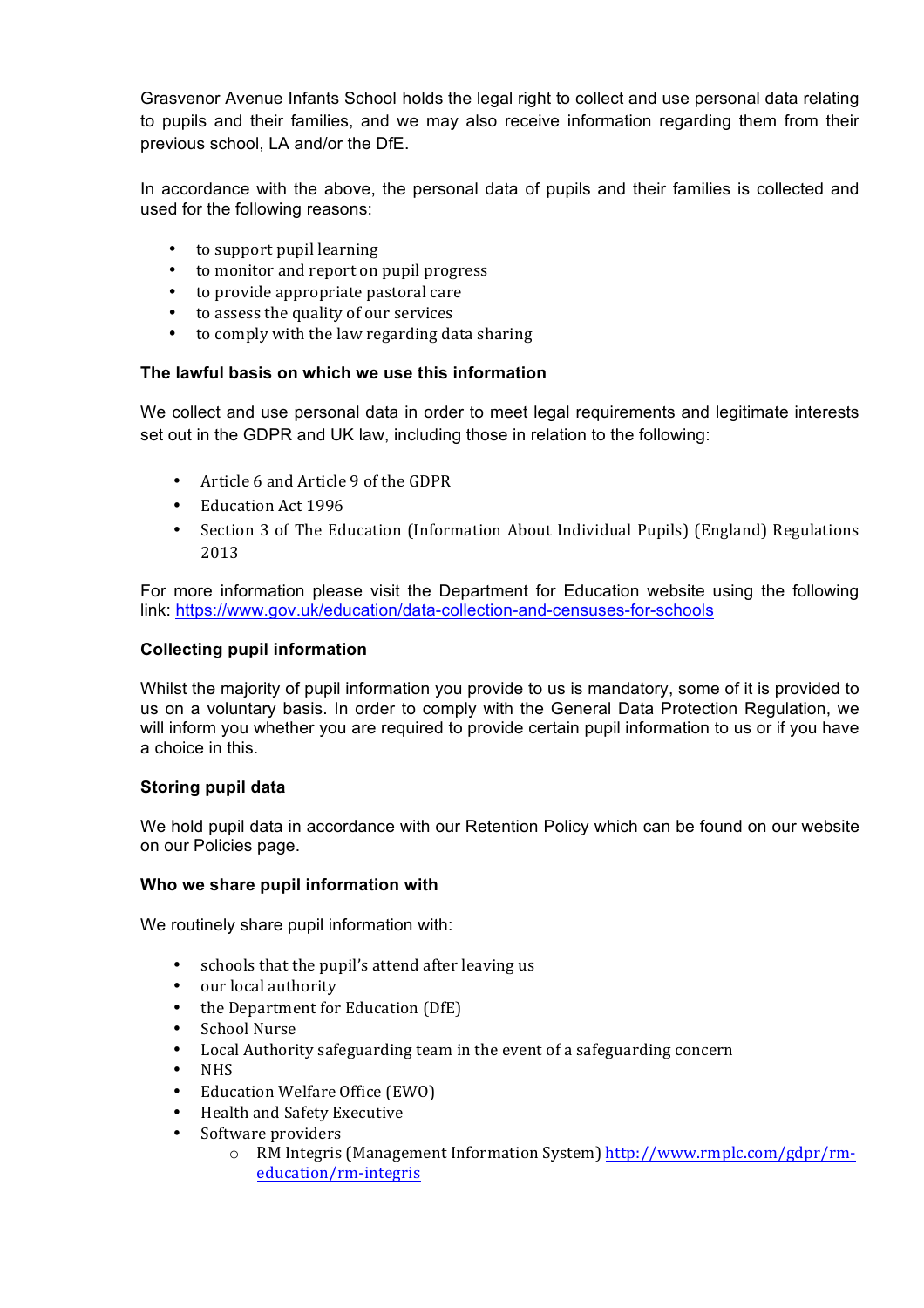- $\circ$  MyConcern for safeguarding https://www.myconcern.co.uk/privacy-policy/
- $\circ$  T2P for texting and email services https://www.teachers2parents.co.uk/public/teachers/privacypolicy.html.nocach e
- $\circ$  Evernote for a home/school learning journal https://evernote.com/privacy/policy
- $\circ$  School Money for parent payments https://www.parentpay.com/privacypolicy/
- o

### **Why we share pupil information**

We do not share information about our pupils with anyone without consent unless the law and our policies allow us to do so.

We share pupils' data with the Department for Education (DfE) on a statutory basis. This data sharing underpins school funding and educational attainment policy and monitoring.

We are required to share information about our pupils with the (DfE) under requiation 5 of The Education (Information About Individual Pupils) (England) Regulations 2013.

### **Data collection requirements**

To find out more about the data collection requirements placed on us by the Department for Education (for example; via the school census) go to https://www.gov.uk/education/datacollection-and-censuses-for-schools.

### **The National Pupil Database (NPD)**

The NPD is owned and managed by the Department for Education and contains information about pupils in schools in England. It provides invaluable evidence on educational performance to inform independent research, as well as studies commissioned by the Department. It is held in electronic format for statistical purposes. This information is securely collected from a range of sources including schools, local authorities and awarding bodies.

We are required by law, to provide information about our pupils to the DfE as part of statutory data collections such as the school census and early years' census. Some of this information is then stored in the NPD. The law that allows this is the Education (Information About Individual Pupils) (England) Regulations 2013.

To find out more about the NPD, go to https://www.gov.uk/government/publications/nationalpupil-database-user-guide-and-supporting-information.

The department may share information about our pupils from the NPD with third parties who promote the education or well-being of children in England by:

- conducting research or analysis
- producing statistics
- providing information, advice or guidance

The Department has robust processes in place to ensure the confidentiality of our data is maintained and there are stringent controls in place regarding access and use of the data. Decisions on whether DfE releases data to third parties are subject to a strict approval process and based on a detailed assessment of: